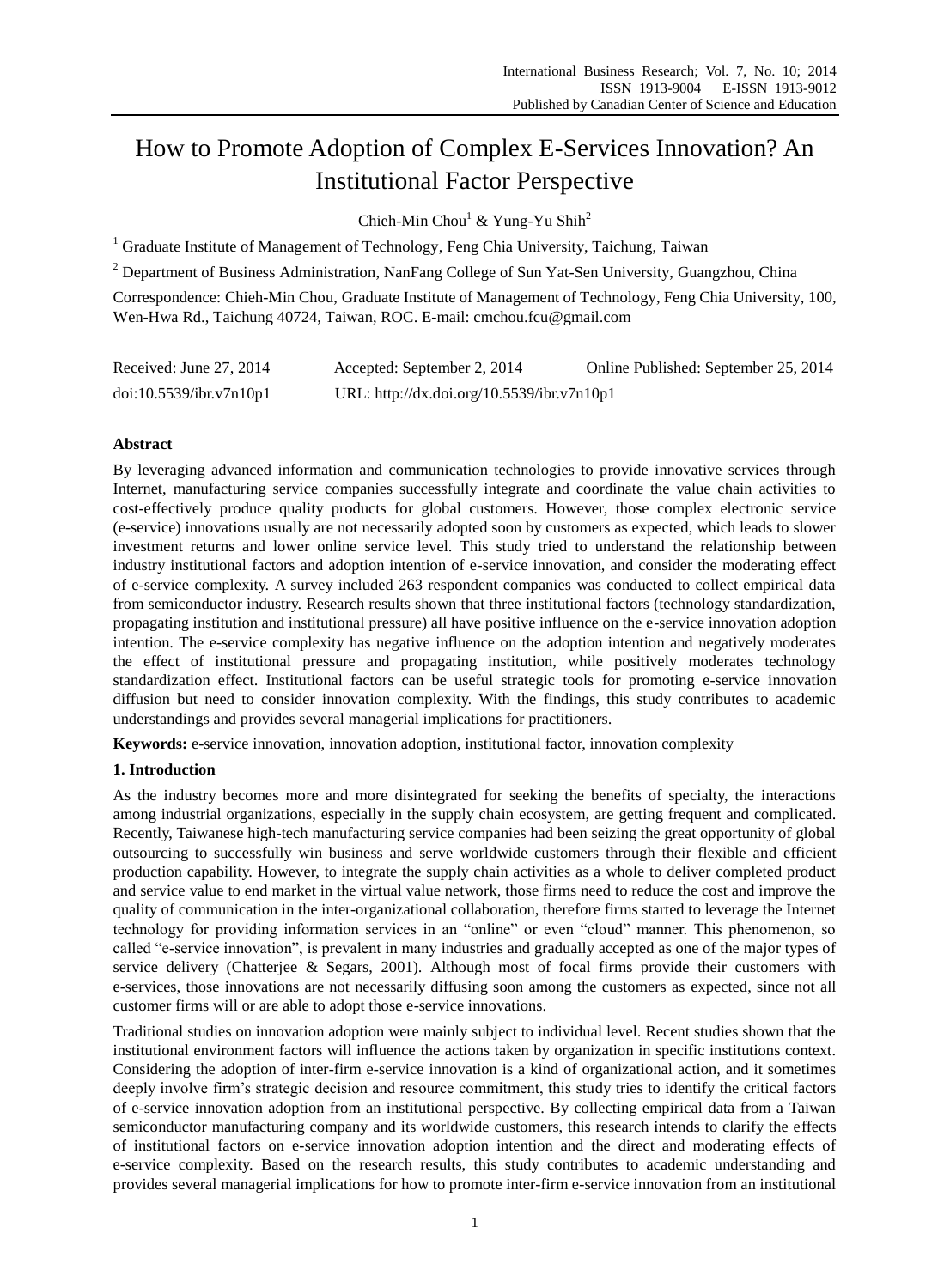factor perspective.

## **2. Theoretical Background**

### *2.1 Inter-Firm E-Services*

Inter-firm e-services are meant by the services delivered to customers through the Internet and other electronic channels (Laudon & Traver, 2011). Based on information and communication technologies, e-services are used for interchanging business information and facilitating collaborative activities between firms. E-services are not only including inter-firm information systems integration, but also concerning organizational issues such as collaborative commerce, inter-organization process coordination, and partner relationship management. For different research purposes and viewpoints, a variety of names were used to label inter-firm e-services. Mayer-Guell (2001) defined Business-to-Business E-commerce as "the buying and selling of goods and services among businesses via the Internet." In this perspective, transaction is the focal point of inter-firm e-services. Some authors took points from the view of supply chain integration. Frohlich (2002) used "e-integration" to describe the Internet-based supply chain integration with upstream suppliers and downstream customers. Liu et al. (2010) defined the Internet-enabled supply chain management systems as the technical enabler of the orchestration of value chain operations across firm boundaries. The concept of inter-organization process coordination is the center of such viewpoint. Other researchers emphasized the functionalities of e-services and were interested in understanding how can such "e-business applications" help firms on strengthening their capabilities (Macher et al., 2002; Vakharia, 2002).

Considering the definition of business-to-business e-commerce put the focus on transactions; e-integration of supply chain mainly concerned about logistics process integration, and e-business application centered on business capabilities are all too narrow to appropriately describe the concept of "inter-firm e-services," this study adopted a construct of "e-services" proposed by Georgakopoulos et al. (2002), where the e-service was defined as "teams of applications and humans (participation electronically) that work together to provide a service or a product" in the inter-firm context. Cloud computing is another e-service trend now is emerging in industry. Different types of cloud computing, e.g. Infrastructure-as-a-Servcie (IaaS), Platform-as-a-Service (PaaS) and Software-as-a-Service (SaaS), provide customer with a variety of value and risk such as information property ownership, privacy and security policy.

Although Internet technologies are getting mature and give firms confidence of providing inter-firm e-services through technology innovations, the adopting rate of customer firms seems not so synchronous. When a firm invests resources to invent innovative e-services for their customers, it may become an important issue to speed up the diffusion of such innovation among the customer firms for harvesting the returns on the investment.

#### *2.2 Adoption of Innovation*

Diffusion of Innovation (DOI) Model describes the processes and components of an innovation being adopted autonomously by individuals (Rogers, 1995). This model provides a theory base to explain how the characteristics of innovation, the adopter characteristics, and the opinion leaders and change agents influence the diffusion of innovations. DOI model suggests that the diffusion process starts slowly among pioneering adopters, reaches take-off stage as a growing community of adopters is established and the effects of peer influence arise, and levels off as the population of potential adopters becomes exhausted, thus leading to an S-shaped cumulative adoption curve (Fichman, 2000). Lots of studies were supported the appropriation of diffusion of innovation model in information systems field (Brancheau & Wetherbe, 1990; Eneh, 2010). However, those evidences were mainly on the simpler innovations and the individual adopters (Fichman, 2000). Therefore, it applies less well to more complex innovations and to the adoption in and by organizations (Attewell, 1992).

To analyze the adoption of innovation at organization level, researchers need to realize the absence of a general theory and the necessity of developing a tailored theoretical perspective to specific innovations and/or particular adoption context. Markus (1987) introduced the "critical mass" effects when organizations adopted innovative communication technologies. Attewell (1992) discussed the influences which arising from some institutions for lowering knowledge barriers on complex organizational technologies adoption by organizations. By investigating the information systems innovations, Swanson (1994) included the IS unit characteristics into the classical model, classified the IT innovation types, and postulated differential effects of the same variables depending on IT innovation type. Those models revised the classical one for better fitting the specific research problem and context. Fichman (2000) argued that even if the diffusion of complex technology innovations are slow at the early stage because of complexity, expense, and compatibility, these characteristics can be moderated by the actions of institutions that seek to propagate those innovations. Those institutions include R&D laboratories, government agencies, technology vendors, consulting firms and user groups. Based on previous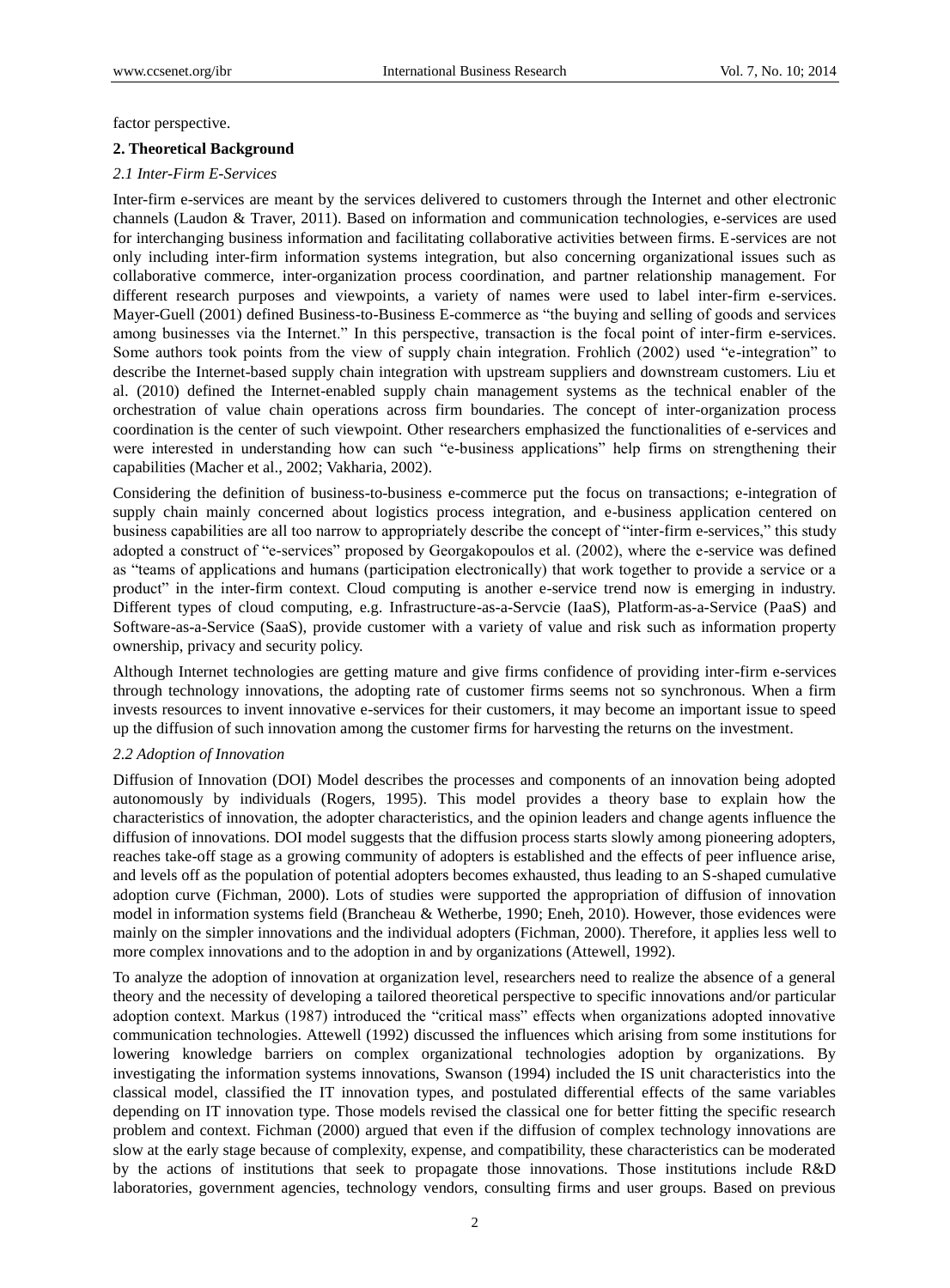researches (Attewell, 1992; Fichman, 2000; Swanson & Ramiller, 1997), institutional propagating factors include promotion, advertising, pricing, technology simplification, technology sponsorship, subsidies, reputation, and industry competitiveness. Regarding the organization's actions, include adoption of e-service innovations, will be significantly influenced by propagating institutions.

The performance of information systems usually deeply rely on the information technology standard for the security and interconnectivity concerns (Li, 2004). For avoiding the technological lockout effects, firms will seriously consider not to use a private or closed technology standard if they need to adopt a necessary innovation (Schilling, 1998). Technological characteristics, such as networking protocol, are significantly influence the adoption of innovation (Kim & Song, 2009). In information technology field, most of open technology standards are developed and directed by official or industrial institutions (for example, the IEEE's WiFi standard workgroup). Therefore, this study considered the technology standardization as a kind of institutional factor affecting the adoption intention of e-service innovation.

#### *2.3 Institutional Theory of Organization*

According to institutional theory, an organization must satisfy its stakeholders to obtain the legitimacy for survival in competition environment. For earning the legitimacy, the organization's behaviors have to comply with the common shared value and norm of the stakeholders. Those common shared value and norm are presented on culture, politics, legal system, and industrial convention to constitute the institutional environment. The organization's behavior that comply with the institutions will be regarded as trustworthy and increase the legitimacy, so the organization tends to behave as the institution confined (Ashforth & Gibbs, 1990; Sharma et al., 2012).

Since the organization's actions will be dominated by institutional environment, there is a tendency of organization to imitate the more successful organizations because they have the higher legitimacy. Such organization behavior was known as "organizational isomorphism." The notion that isomorphism, both structural and procedural, will earn legitimacy for the organization is widely supported in research (Dacin, 1997; Deephouse, 1996). Although institutional theorists have done a lot of work on organizational problem, IS researchers still have few studies considering the institutional influence when investigating techno-social phenomenon (Liu et al., 2010). Orlikwski and Barley (2001) argued that IS researchers usually ignore the institutional factors in research problem domain, and it risks promoting an overly rational and technologically or economically determined view.

Institutional theory claims that the institutional environment provides norms for organizational structures, practices and operations. According to these norms, the environment is gradually developing rule-like social expectations which direct the behaviors of industrial organizations. Hence, when a firm is deciding whether or not to adopt an e-service innovation, the institutional expectations and factors will affect the intention (Zsidisin et al., 2005). The institutional expectations and influent factors can be categorized into three types of institutional pressures: mimetic pressure, coercive pressure and normative pressure (Liu et al., 2010). Mimetic pressure comes from a firm's perception of competitor's success actions (Dimaggio & Powell, 1983). The firm will benchmark how competitors operated and then to imitate these successful firms by adopting the same practice. Coercive pressure is meant by the pressure arises from political influences exerted by the powerful firms on which the focal firm relies (Teo et al., 2003). Usually an industrial dominant company, like Wal-Mart, can utilize the coercive pressure on those product companies that highly depend on its sales channel to accept innovative application of information systems (Premkumara, 2000). Normative pressure is defined as the pressure that originates from collective viewpoints among specific social contexts of what forms legitimate organizational behavior (Heugens & Lander, 2009). The shared norms among the industrial organizations will influence the behavior decision made by the firms hence the normative pressure is going to interference the adoption intention of e-service innovation as well.

Considering the diffusion of inter-firm e-service innovations is a techno-social question and the unit of analysis is organization, this study will adopt the suggestion of Orlikwski and Barley (2001) to include the institutional factors in research model. This study will empirically test the hypotheses on the impacts of institutional factors on the adoption intention of inter-firm e-service innovations.

# **3. Research Model**

This study takes a broader prospective to define inter-firm e-services, which can be referred to any electronic delivery or interchange of services and information among firms. It probably is supply chain information integration, collaborative virtual design team, self-help online customer services, or other service delivered via electronic channel. In most cases, those e-services are quite complex either in process coordination or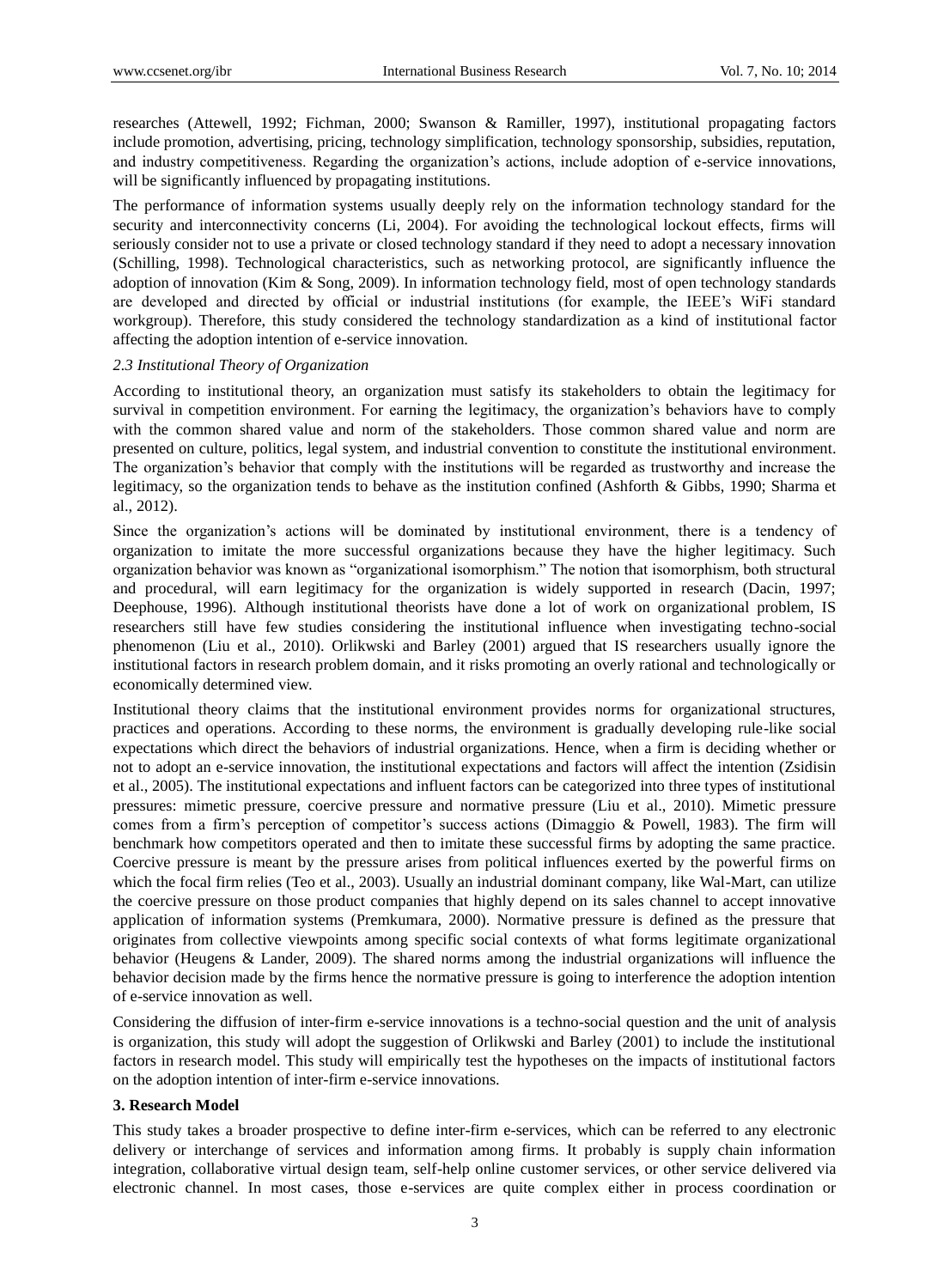technologies used to implement it. As discussed in previous literature review, factors such as technology standardization, propagating institutions (e.g. promotion, advertising, pricing, technology support and reputation) and institutional pressures can have significant impacts on the adoption of complex innovations (Liu et al., 2010; Fichman, 2000). This study draws hypotheses from the institutional factors and innovation characteristic for testing the direct and moderating effects on e-service innovation adoption.

As we discussed in previous section, information system performance highly depends on the information technology standard for the security and interconnectivity concerns. When a firm is considering the technological lockout effects after adopting a new e-service innovation, a private or closed technology standard could be a critical negative factor when making the decision. In information technology field, most of open technology standards are developed and directed by official or industrial institutions. Firms adopt open or standardized technology enabled e-service innovation can reduce the risk of technological lockout, thereby to increase the willingness to utilize. In most cases, inter-firm e-services innovation requires customer firms to open networking connection for integrating or interchanging the information resources. It might increase the risk of information leakage or attack by external hackers from information security viewpoint. Customer firms with standard information security policy usually have higher control on external networking connection. Therefore, this study considered the technology standardization as a kind of institutional factor affecting the adoption intention of e-service innovation.

H1. Higher technology standardization will increase the adoption intention of e-service innovation.

Previous researches indicated the decision of adopting innovation would be influenced by different types of propagating institutions. If a firm heavily promoted its e-services innovation to customer firms, it will probably positively influence on the adoption intention. To consider the complexity of e-services innovation will discourage customers to adopt it, a firm can provide customer with technical support or training programs on implementation and usage to speed up the diffusion. In addition, a goodwill or reputation of a firm can help it to win the trust and favorable impression from customers thereby to increase the adoption intention on the e-service innovation, therefore:

H2. Stronger propagating institutions will increase the adoption intention of e-service innovation.

Institutional mimetic pressure is prevalent in industrial environment around organizations. The image of success held by the firm adopting innovation will reinforce such pressure (Haveman, 1993). In addition, complex technological innovation usually requires more organizational knowledge and absorptive capacity hence the firms will imitate the success innovation adopter with consideration of mitigating the information searching cost and risk of adoption (Fichman & kemerer, 1997).

Institutional coercive pressure refers to the formal and informal pressure exerted by a number of external organizations on the organization to adopt some of the organizational action (DiMaggio & Powell, 1983). Many e-services and innovative use is also possible from the mandatory institutional pressure. For example, Dell Computer requires its manufacturing vendor partners using electronic supply chain services innovation and the government requires companies to adopt the new International Financial Reporting Standards (IFRS) accounting principles arising from new information demand service innovation.

Institutional normative pressure is applied the relevant substantive organization and other organizations directly or indirectly linked relationship so that they can learn practice from each other to reduce costs and increase benefits. Thereby they will gradually produce similar values and ideas with each other, and they are considered over time logical way and ideas between groups would be formed and jointly follow the norms (Burt, 1987). The more often shared between groups and practice these specifications, which will be self-reinforcing in its rightful place among populations, and therefore will not follow the norms of the organization or group of individuals produce behavioral stress. If an enterprise can adopt innovative e-services into a customer base that is essentially universally accepted norms, then the institution will regulate the pressure using the customer's willingness to have a significant impact on innovation adoption.

H3. Larger institutional pressure will increase the adoption intention of e-service innovation.

In spite of the focus on the institutional factors, characteristic of innovation is also important factor to the adoption of innovations. Rogers (1995) defines several intrinsic characteristics of innovations, i.e. relative advantage, trialability, compatibility, complexity and observability, which influence an individual's decision to adopt or reject an innovation. Since the unit of analysis is firm and the e-service innovation in business to business environment is specific to industrial context and needs, this study is interested in understanding the direct and moderating effects of innovation complexity on the adoption intention because B2B e-service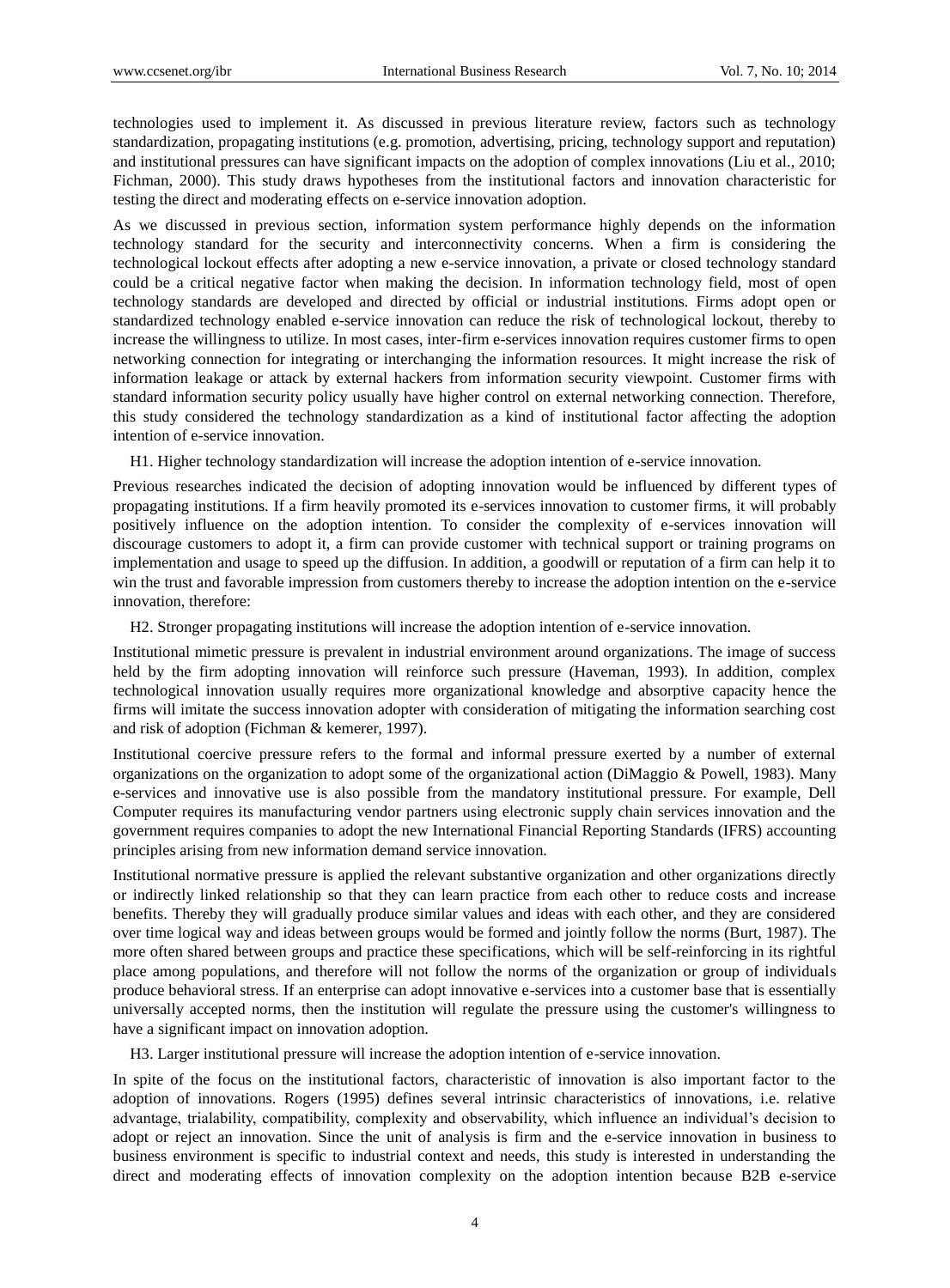innovation is usually regarded very complex (Macher et al., 2002). Hence, we develop two hypotheses below:

H4. More complex e-service innovation will decrease the adoption intention.

H5a. The complexity of e-service innovation will moderate the relationship between technology standardization and adoption intention.

H5b. The complexity of e-service innovation will moderate the relationship between propagating institution and adoption intention.

H5c. The complexity of e-service innovation will moderate the relationship between institutional pressure and adoption intention.

The complete research model is presented in figure 1.



Figure 1. Research model

#### **4. Research Method and Data Analysis**

In order to test the research hypotheses, this study used mail and online survey methods to collect data from a Taiwanese semiconductor manufacturing service company's customers, which are mainly IC design houses and integrated device manufacturers. After two rounds of pretests with 15 industrial experts, we finalized the questionnaire and sent it (by electronic or traditional mail) to participating companies which are the potential users of the semiconductor manufacturing service company's e-service innovation. Based on the customer contact list provided by the cooperative company, total 437 companies were invited to fill in this survey of which 297 responded. The informants of responded companies all hold managerial or higher positions. Among the respondent data, 34 observations were discarded because of missing values and invalid responses, which made the final sample size for the analysis 263. Of the respondents, 25.5% of the responses were from the Asia-Pacific region, excluding Japan; 12% were from Europe; 14.4% were from Japan; and 48.1% were from North America.

### *4.1 Instrument Validation and Descriptive Statistics*

For instrument validation, a confirmatory factor analysis was performed to assess convergent and discriminate validity. The factor loadings of all measurement items ranged from 0.62 to 0.93, which indicates that convergent validity is moderately acceptable (the details of the validation information are given in Table 1. We also assessed construct reliability by calculating composite reliability to respective latent variables as suggested by Segars (1997). The estimates of composite reliability of latent variables ranged from 0.87 to 0.91, significantly higher than the threshold of 0.7 suggested by Jo¨reskog and So¨rbom (1989). The Cronbach's α of all the latent variables exceeded 0.7, which is the threshold suggested by Sharma (1996).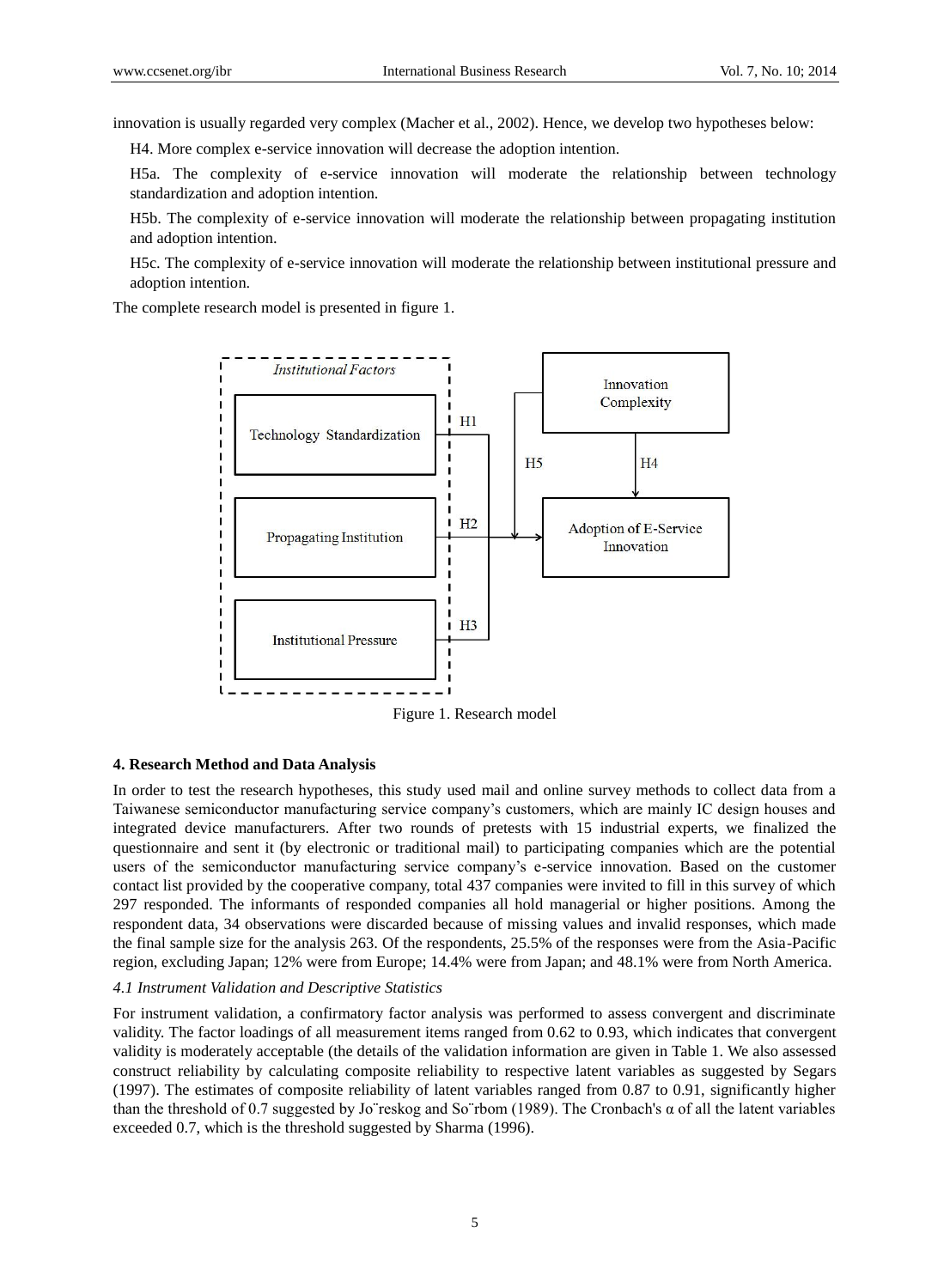| Scale Items | <b>ADT</b> | <b>TES</b> | PGI     | INP     | <b>CPX</b> |
|-------------|------------|------------|---------|---------|------------|
| adt1        | 0.82       | 0.38       | 0.38    | 0.41    | $-0.47$    |
| adt2        | 0.89       | 0.44       | 0.21    | 0.46    | $-0.38$    |
| adt3        | 0.86       | 0.46       | 0.25    | 0.41    | $-0.38$    |
| tes1        | 0.43       | 0.88       | 0.18    | 0.45    | $-0.26$    |
| tes2        | 0.44       | 0.88       | 0.18    | 0.52    | $-0.27$    |
| tes3        | 0.40       | 0.81       | 0.15    | 0.50    | $-0.29$    |
| pgi1        | 0.12       | 0.06       | 0.62    | 0.04    | $-0.19$    |
| pgi2        | 0.23       | 0.14       | 0.77    | 0.10    | $-0.16$    |
| pgi3        | 0.32       | 0.17       | 0.92    | 0.16    | $-0.13$    |
| pgi4        | 0.32       | 0.22       | 0.90    | 0.23    | $-0.17$    |
| inp1        | 0.46       | 0.52       | 0.18    | 0.89    | $-0.43$    |
| inp2        | 0.42       | 0.53       | 0.19    | 0.90    | $-0.40$    |
| inp3        | 0.42       | 0.45       | 0.11    | 0.84    | $-0.54$    |
| cpx1        | $-0.31$    | $-0.17$    | $-0.17$ | $-0.28$ | 0.74       |
| cpx2        | $-0.45$    | $-0.33$    | $-0.16$ | $-0.53$ | 0.93       |
| cpx3        | $-0.47$    | $-0.29$    | $-0.17$ | $-0.50$ | 0.93       |

Table 1. Factor structure matrix of loadings and cross-loadings

Nevertheless, composite reliability cannot reflect the extent to which variance is captured by the constructs. Therefore, an average variance extracted (AVE) estimate is adopted to acquire this information. Fornell and Larcker (1981) suggested that an acceptable AVE estimate should be higher than 0.5 for a construct's measure. In this study, all AVE estimates, with ranged from 0.64 to 0.77, were above this cut-off value (detailed information of measurement reliability and validity are shown in Table 2).

|            | Cronbach's $\alpha$ | <b>AVE</b> | <b>CR</b> | ADT     | <b>TES</b> | PGI     | <b>INP</b> | <b>CPX</b> |
|------------|---------------------|------------|-----------|---------|------------|---------|------------|------------|
| <b>ADT</b> | 0.81                | 0.73       | 0.89      | 0.86    |            |         |            |            |
| <b>TES</b> | 0.82                | 0.74       | 0.89      | 0.50    | 0.86       |         |            |            |
| PGI        | 0.77                | 0.64       | 0.87      | 0.33    | 0.20       | 0.80    |            |            |
| <b>INP</b> | 0.85                | 0.77       | 0.91      | 0.50    | 0.57       | 0.19    | 0.88       |            |
| <b>CPX</b> | 0.83                | 0.75       | 0.90      | $-0.48$ | $-0.32$    | $-0.19$ | $-0.52$    | 0.87       |

Table 2. Cronbach's  $\alpha$ , AVE, composite reliability, and correlation matrix

Note. Square of root of AVE for each construct is shown in the diagonal of the correlation matrix. ADT: Adoption Intention; TES: Technology Standardization; PGI: Propagating Institution; INP: Institutional Pressure; CPX: Innovation Complexity.

#### *4.2 Hypotheses Test*

The study employed the partial least squares (PLS) method to test the research hypotheses using open source software Visual PLS 1.04b1 (Fu, 2006). Because this study considers the moderating effects of e-service innovation complexity, and the product-indictor approach of covariance-based structural equation modeling might be problematic (Chen et al., 2013), we used PLS for the testing of moderating effects like other previous information systems studies (Limayem et al., 2007). The test results show that all institutional factors have significant positive effects on e-service innovation adoption intention (ADT) at the significant level 0.05. Technology Standard (TES) has the largest path coefficient 0.261, which followed by the Institutional Pressure (INP) with the path coefficient 0.231 and the factor Propagating Institutions (PGI) has the smallest path coefficient 0.172. Not surprisingly, the complexity of e-service innovation (CPX) has significant negative influence on e-service innovation adoption intention. The path coefficient of CPX is -0.314 which exhibits the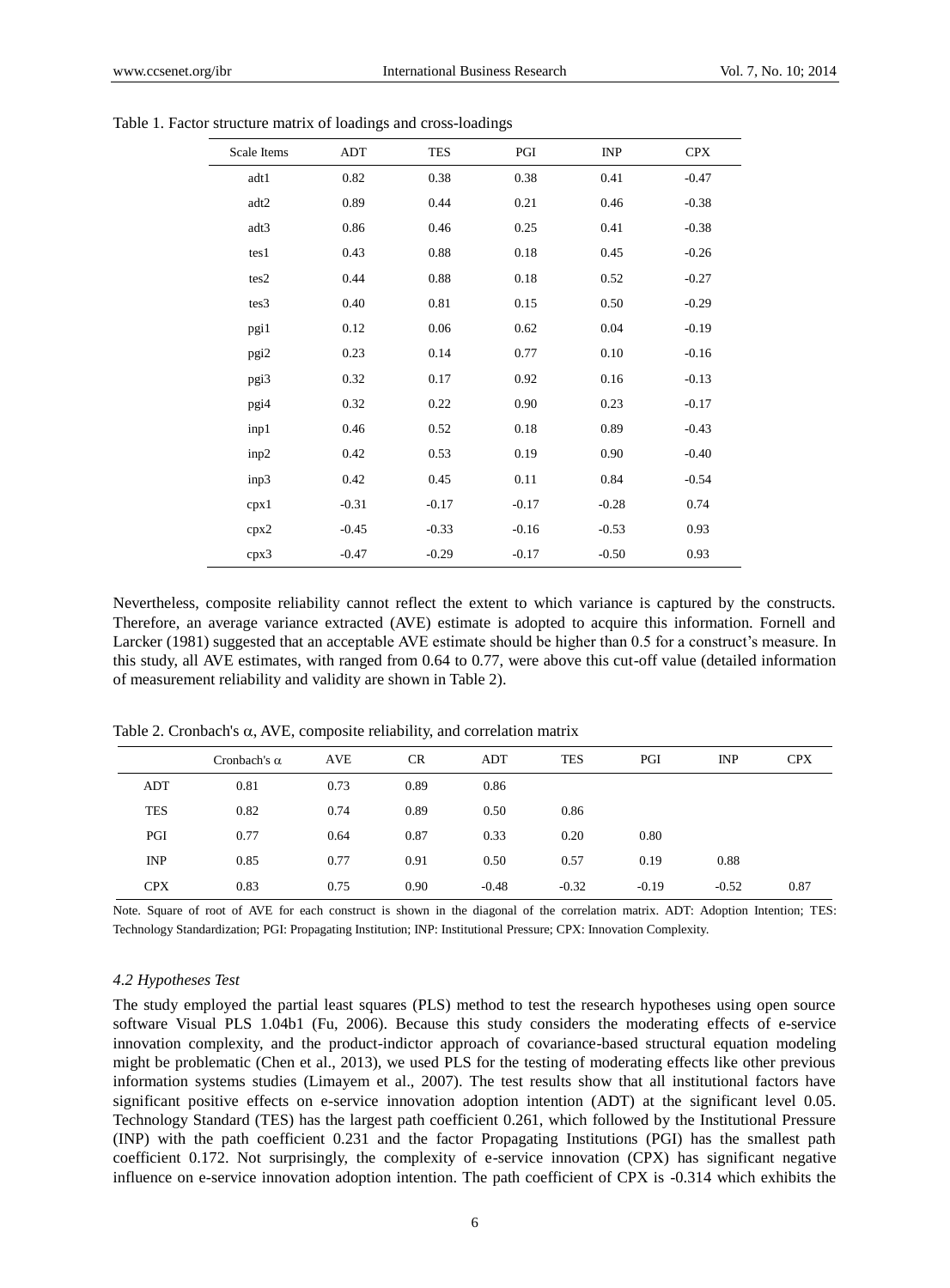characteristic of e-service innovation itself significantly influence the adoption intention as DOI theorem expected. Based on the model test, the research hypotheses H1, H2, H3, and H4 are supported.

Regarding the moderating effect of e-service innovation complexity on the effect of institutional factors on adoption intention, this study used three product indicators to measure the moderating effects of e-service innovation complexity on Technology Standardization, Propagating Institutions and Institutional Pressure. All the three interaction effects of innovation complexity with institutional factors are significant. Complexity negatively moderates the effect of Propagating Institutions factor and Institutional Pressure factor on e-service adoption intention. That means when the e-service becomes more complex, the influence of these two institutional factors is going to be decreased. On the other hand, the more complex the e-service is the higher influence of Technology Standardization factor places on adoption intension, which can be evidenced by the positive coefficient of the interaction effect between Complexity and Technology Standardization. Hence, the hypothesis H5a, H5b and H5c are supported by this study. The R2 of the model is 0.414; therefore, the overall institutional factors and e-service innovation complexity can explain 41.4% variance of the adoption intention (the model test results are shown in Figure 2.



Figure 2. Model test results

#### **5. Conclusion**

Facing the keen and cruel competitions, firms are always seeking low cost, high quality ways to deliver their services and products to their customers. The fact is especially true to the firms in industrial value chain ecosystem due to today's business competition has already become a "chain-to-chain" rather than "firm-to-firm" competition. As the Internet technologies are getting mature, the potential of new information and communication technologies to transform business models, organizational structures, processes and the inter-firm relationship is now universally acknowledged (Chatterjee & Segars, 2001). More and more firms serve their customers through Internet or other electronic channels. The innovations of "e-services" are also dramatically growing and account for big portion of firm's services. Despite the firms started to innovate e-services to serve their customers, the factors affecting adoption intention are still not well understood.

Classical innovation diffusion model explains the adoption of innovation at individual level that is limited in explaining the e-service adoption behavior at firm level. Institutional theory has been well supported by empirical validation on the explanation power of the organizational actions, and identified the influences of institutional factors on innovation adoption as well. This study tries to understand the relationship between the institutional factors and the adoption intention of e-services innovation in semiconductor industry settings. With carefully designing the research architecture and collecting empirical data to test the hypotheses that draws from the related theories, this study found technology standardization, propagating institution and institutional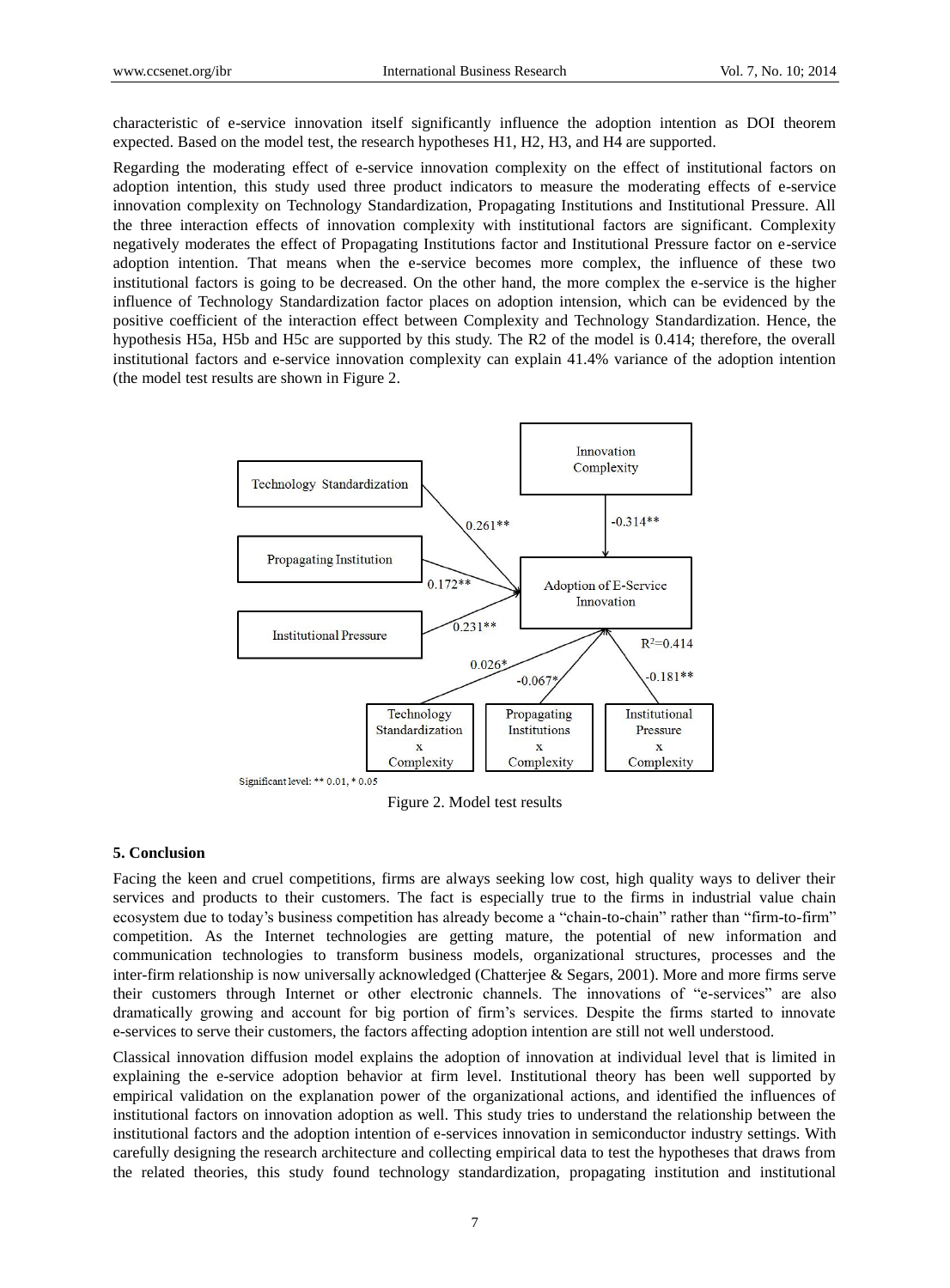pressure are all have significant positive influence on the e-service innovation adoption intention, while the complexity of the e-service has significant negative influence on the adoption intention. In addition, the complexity of e-service innovation also has significant negative moderating effect on the effect of institutional pressure on adoption intention. The moderating effect of e-service innovation complexity is not significant on the influential path from technology standardization and propagating institution to the adoption intention.

Several theoretical implications can be drawn from these results. To our knowledge, moderating effect of innovation complexity on the relationships between institutional factors and the adoption intention of e-service innovation has not been discussed in prior studies. The results of this study are a starting point for relevant research and establish basic understandings of innovation adoption in inter-firm e-service. This study also expanded on the model proposed by Liu et al. (2010), which only examined the effects of institutional pressures on eSCM adoption.

This study also has implications for practitioners and business managers. First, for the firm which likes to promote customers to adopt its e-service innovation, it should make sure the e-services are implemented with standard technologies for reducing the technological lockout effect risk of customers. This probably because customers enjoy the value provided by the e-service innovation but still would like to preserve the flexibility on choosing supply chain partners. Second, the e-service innovation firms can leverage the institutional pressures among the customers-in-competition to promote the innovation adoption and diffusion. Third, to establish propagating institutions for promoting the e-service innovation or strengthening the firm's reputation, or providing customers with complete training program and technological support are all helpful to increase the adoption intention of e-service innovation. Finally, not surprising, the complexity of e-service innovation will deter customer's adoption intention so that a firm should simplify the user interface and operation process of the e-service. Besides, because complexity of e-service innovation will negatively moderate the effect of institutional pressures, a firm should make the e-service complexity as low as possible when leveraging the institutional pressures to promote the e-service innovation. Since the moderating effects of e-service complexity are not significant on the other two institutional factors, it seems a reasonable strategy to set high priority to establish technology standardization and propagating institution when a firm wants to promote a e-service innovation.

This study has certain limitations although steps were taken during both hypotheses development and data collection. First, although the industry-specific path analysis was executed with a global sample size, specific cultural factors were not included in this study, and should be taken into account when applying the research results. Second, this study employed a cross-sectional design to examine the relationships between consumer's intention of e-service adoption and institutional factors, and so all hypothetical causal relationships can only be regarded as inferred rather than proven. Given the above limitations, further research should be cautious when explaining and applying the research results.

# **References**

- Ashforth, B., & Gibbs, B. (1990). The double edge of organizational legitimation. *Organization Science, 1*(2), 177–194. http://dx.doi.org/10.1287/orsc.1.2.177
- Attewell, P. (1992). Technology diffusion and organizational learning: The case of business computing. *Organization Science, 3*(1), 1–19. http://dx.doi.org/10.1287/orsc.3.1.1
- Brancheau, J., & Wetherbe, J. (1990). The adoption of spreadsheet software: Testing innovation diffusion theory in the context of end-user computing. *Information Systems Research, 1*(2), 115–143. http://dx.doi.org/10.1287/isre.1.2.115
- Burt, R. (1987). Social contagion and innovation: Cohesion versus structural equivalence. *American Journal of Sociology, 92*(6), 1287–1335. http://dx.doi.org/10.1086/228667
- Chatterjee, D., & Segars, A. (2001). Transformation of the enterprise through e-business: An overview of contemporary practices and trends. *Report to the Advanced Practices Council of the Society for Information Management*.
- Chen, G., Yang, S., & Tang, S. (2013). Sense of virtual community and knowledge contribution in a P3 virtual community motivation and experience. *Internet Research, 23*(1), 4–26. http://dx.doi.org/10.1108/10662241311295755
- Dacin, M. (1997). Isomorphism in context: The power and prescription of institutional norms. *Academy of Management Journal, 40*(1), 46–81. http://dx.doi.org/10.2307/257020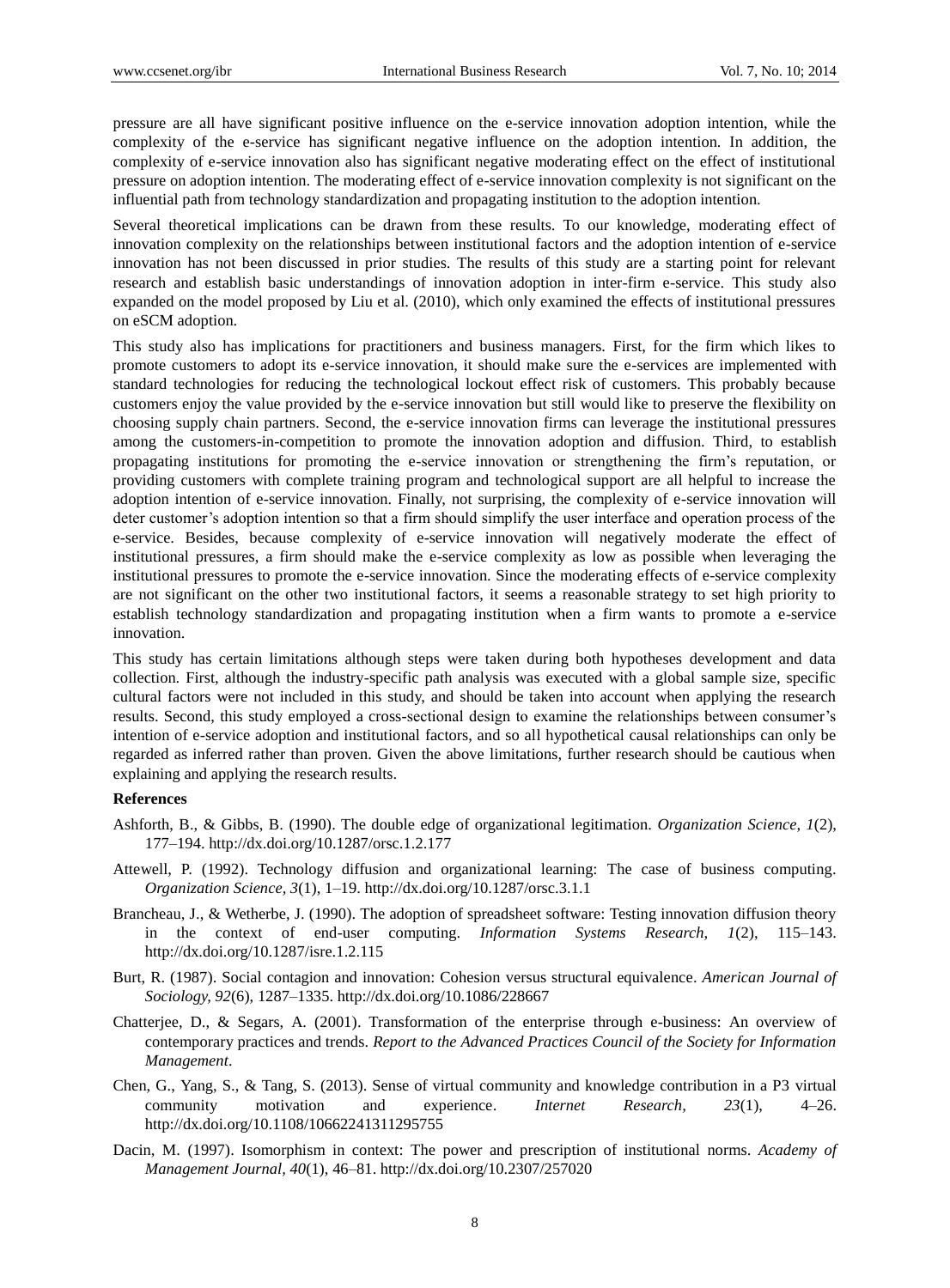- Deephouse, D. (1996). Does isomorphism legitimate? *Academy of Management Journal, 39*(4), 1024–1039. http://dx.doi.org/10.2307/256722
- DiMaggio, P., & Powell, W. (1983). The iron cage revisited: Institutional isomorphism and collective rationality in organizational fields. *American Sociological Review, 48*(2), 147–160. http://dx.doi.org/10.2307/2095101
- Eneh, O. (2010). Technology transfer, adoption and integration: A review. *Journal of Applied Sciences, 10*(16), 1814–1819. http://dx.doi.org/10.3923/jas.2010.1814.1819
- Fichman, R. (2000). The diffusion and assimilation of information technology innovations. *Framing the domains of IT management*. Pinnaflex Educational Resources, Ohio.
- Fichman, R., & Kemerer, C. (1997). The assimilation of software process innovations: An organizational learning perspective. *Management Science, 43*(10), 1345–1363. http://dx.doi.org/10.1287/mnsc.43.10.1345
- Fornell, C., & Larcker, D. (1981). Evaluating structural equation models with unobservable variables and measurement error. *Journal of Marketing Research, 28*(1), 39–51. http://dx.doi.org/10.2307/3151312
- Frohlich, D. (2002). e-Integration in the supply chain: Barriers and performance. *Decision Sciences, 33*(4), 537–556. http://dx.doi.org/10.1111/j.1540-5915.2002.tb01655.x
- Fu, J. (2006). *VisualPLS 1.04b1*. Retrieved from http://www2.kuas.edu.tw/prof/fred/ vpls/index.html
- Georgakopoulos, D., Schuster, H., Cichocki, A., & Baker, D. (2002). Process-based e-service composition for modeling and automating zero latency supply chains. *Information Systems Frontiers, 4*(1), 33–54. http://dx.doi.org/10.1023/A:1015330421974
- Haveman, H. (1993). Follow the leader: Mimetic isomorphism and entry into new markets. *Administrative Science Quarterly, 38*(4), 593–627. http://dx.doi.org/10.2307/2393338
- Heugens, P., & Lander, M. (2009). Structure! Agency! (and other quarrels): A meta-analysis of institutional theories of organization. *Academy of Management Journal, 52*(1), 61–85. http://dx.doi.org/10.5465/AMJ.2009.36461835
- Jo¨reskog, K., & So¨rbom, D. (1989). *LISREL 7 User's Reference Guide*. Scientific Software, IL.
- Kim, S., & Song, Y. (2009). Determinants influencing individuals' likelihood of adopting and actual use of blueberry. *Journal of Applied Sciences, 9*(20), 3662–3671. http://dx.doi.org/10.3923/jas.2009.3662.3671
- Laudon, K., & Traver, C. (2011). *E-Commerce: Business, Technology, Society*. England: Pearson.
- Li, X. (2004). Informational cascades in IT adoption. *Communications of the ACM, 47*(4), 93–97. http://dx.doi.org/10.1145/975817.975824
- Limayem, M., Hirt, S., & Cheung, C. (2007). How habit limits the predictive power of intention: The case of information systems continuance. *MIS Quarterly, 31*(4), 705–737. http://www.jstor.org/stable/25148817
- Liu, H., Ke, W., Wei, K., Gu, J., & Chen, H. (2010). The role of institutional pressures and organizational culture in the firm's intention to adopt internet-enabled supply chain management systems. *Journal of Operations Management, 28*(5), 372–384. http://dx.doi.org/10.1016/j.jom.2009.11.010
- Macher, J., Mowery, D., & Simcoe, T. (2002). e-Business and disintegration of the semiconductor industry value chain. *Industry and Innovation, 9*(3), 155–181. http://dx.doi.org/10.1080/1366271022000034444
- Markus, M. (1987). Toward a "critical mass" theory of interactive media: Universal access, interdependence and diffusion. *Communication Research, 15*(5), 491–511. http://dx.doi.org/10.1177/009365087014005003
- Mayer-Guell, A. (2001). Business-to-business electronic commerce: The new economy's challenge to traditional American business values. *Management Communication Quarterly, 14*(4), 644–652. http://dx.doi.org/10.1177/0893318901144008
- Orlikowski, W., & Barley, S. (2001). Technology and institutions: What can research on information technology and research on organizations learn from each other? *MIS Quarterly, 25*(2), 145–165. http://dx.doi.org/10.2307/3250927
- Premkumara, G. (2000). Interorganization systems and supply chain management: An information processing perspective. *Information System Management, 17*(3), 1–14. http://dx.doi.org/10.1201/1078/43192.17.3.20000601/31241.8.
- Rogers, E. M. (1995). *Diffusion of Innovations*. NY: Free Press.
- Schilling, M. A. (1998). Technological Lockout: An Integrative Model of the Economic and Strategic Factors